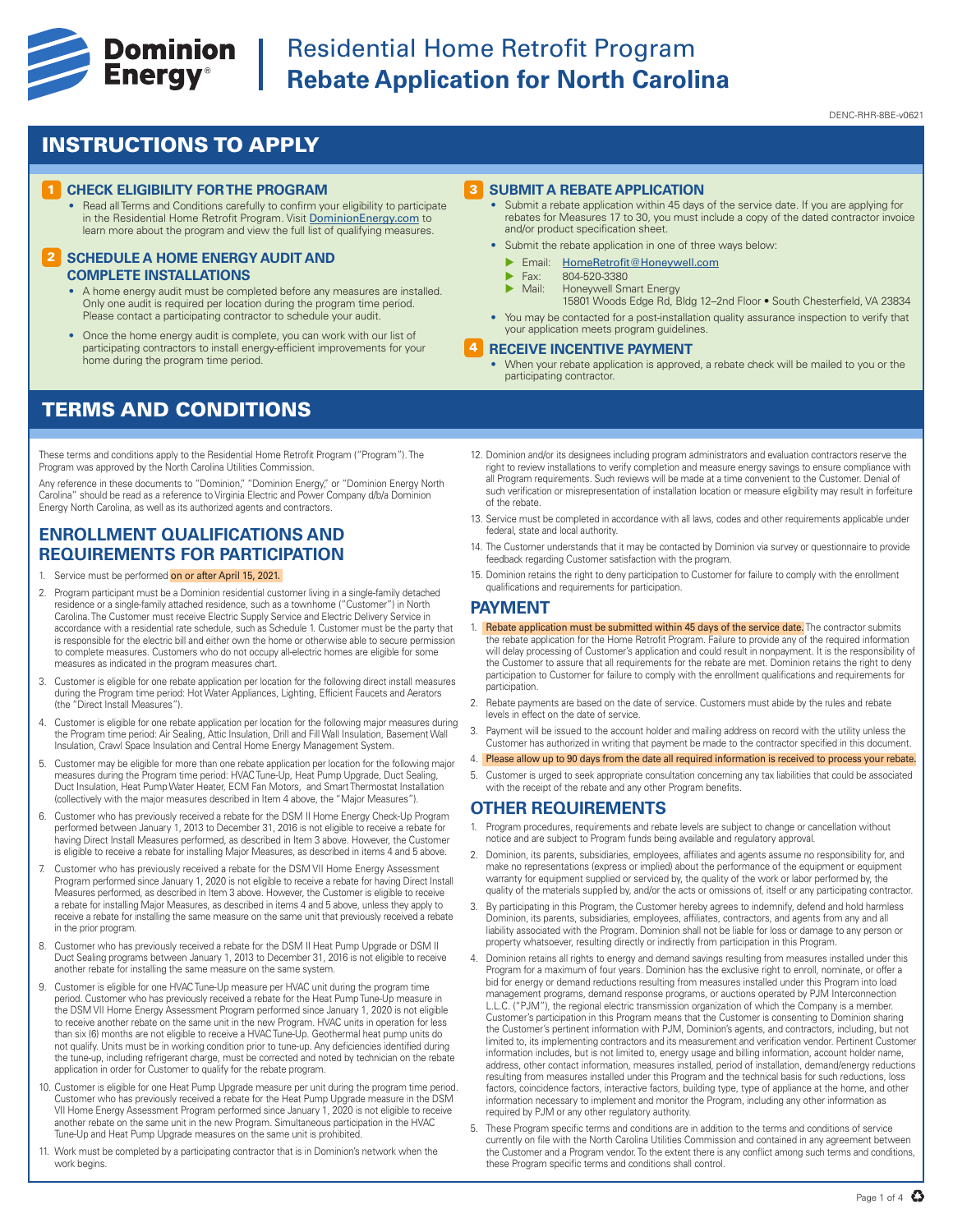

# Residential Home Retrofit Program APPLICATION FOR NORTH CAROLINA

| ທ່<br>APPLICATION CHECKLI | Complete the checklist below and submit all required documents. Rebate cannot be processed with any missing information or blank fields.<br>Who is submitting this rebate application? Customer Contractor<br>(Your Initials) HAVE READ THE INSTRUCTIONS AND TERMS AND CONDITIONS ON PAGE 1.<br><b>Completed Home Energy Audit.</b><br>Completed entire rebate application.<br>Attached a copy of the dated invoice from the contractor who performed the work for Measures 16 to 86 only. (Not applicable for Measures 1 to 15)<br>Included the Product Specification Sheet for installing each of the following measures. Please select all that apply and specify item<br>numbers from Rebate Chart.<br>Measure 20 - 25 - HVAC System Upgrade (Submit AHRI Certificate): _________<br>Measure 27 - ECM Fan Motor: _<br>✔ Submit in one of three ways: | Fax:<br>Mail:                                        | Email: HomeRetrofit@Honeywell.com<br>804-520-3380<br><b>Honeywell Smart Energy</b><br>15801 Woods Edge Rd, Bldg 12-2nd Floor . South Chesterfield, VA 23834 |                                                                                                              |                                                                                                 |                              |                                                                                                                  | Measure 26 - Water Heater |  |           |             |             |
|---------------------------|----------------------------------------------------------------------------------------------------------------------------------------------------------------------------------------------------------------------------------------------------------------------------------------------------------------------------------------------------------------------------------------------------------------------------------------------------------------------------------------------------------------------------------------------------------------------------------------------------------------------------------------------------------------------------------------------------------------------------------------------------------------------------------------------------------------------------------------------------------|------------------------------------------------------|-------------------------------------------------------------------------------------------------------------------------------------------------------------|--------------------------------------------------------------------------------------------------------------|-------------------------------------------------------------------------------------------------|------------------------------|------------------------------------------------------------------------------------------------------------------|---------------------------|--|-----------|-------------|-------------|
|                           | Name on Dominion Energy Account:                                                                                                                                                                                                                                                                                                                                                                                                                                                                                                                                                                                                                                                                                                                                                                                                                         |                                                      |                                                                                                                                                             |                                                                                                              | <b>Dominion Energy Account Number:</b>                                                          |                              |                                                                                                                  |                           |  |           |             |             |
|                           | Service Address:                                                                                                                                                                                                                                                                                                                                                                                                                                                                                                                                                                                                                                                                                                                                                                                                                                         |                                                      |                                                                                                                                                             |                                                                                                              |                                                                                                 |                              |                                                                                                                  |                           |  |           |             |             |
|                           | City:                                                                                                                                                                                                                                                                                                                                                                                                                                                                                                                                                                                                                                                                                                                                                                                                                                                    | State:                                               | Zip Code:                                                                                                                                                   |                                                                                                              |                                                                                                 |                              |                                                                                                                  |                           |  |           |             |             |
|                           | Key Contact Name:                                                                                                                                                                                                                                                                                                                                                                                                                                                                                                                                                                                                                                                                                                                                                                                                                                        |                                                      |                                                                                                                                                             |                                                                                                              |                                                                                                 | <b>REBATE PAYMENT METHOD</b> |                                                                                                                  |                           |  |           |             |             |
| ய                         | Email Address:                                                                                                                                                                                                                                                                                                                                                                                                                                                                                                                                                                                                                                                                                                                                                                                                                                           |                                                      |                                                                                                                                                             |                                                                                                              | (Your Initials) understand that my rebate<br>incentive in the amount of \$ _______ will be paid |                              |                                                                                                                  |                           |  |           |             |             |
| $\overline{\cap}$         | Home Phone:                                                                                                                                                                                                                                                                                                                                                                                                                                                                                                                                                                                                                                                                                                                                                                                                                                              | Work Phone:                                          |                                                                                                                                                             |                                                                                                              |                                                                                                 |                              | directly to the contractor specified in this document<br>and recognize that I have received the equivalent value |                           |  |           |             |             |
| STOMER                    | lease this property.<br>own                                                                                                                                                                                                                                                                                                                                                                                                                                                                                                                                                                                                                                                                                                                                                                                                                              | Do you have authority to approve work<br>Yes<br>1 No |                                                                                                                                                             | of this amount through services provided, unless I<br>check here $\Box$ to have the rebate check sent to me. |                                                                                                 |                              |                                                                                                                  |                           |  |           |             |             |
| <u>ನ</u>                  | The following question is optional:<br>Did the rebate incentive offered by Dominion Energy have any influence in your decision<br>to have the work performed?<br>Yes<br>l No                                                                                                                                                                                                                                                                                                                                                                                                                                                                                                                                                                                                                                                                             |                                                      |                                                                                                                                                             |                                                                                                              | Building Type (Check one):  <br>Single-Family Detached<br>Single-Family Attached                |                              |                                                                                                                  |                           |  |           |             |             |
|                           | By signing this application, I agree to the above terms and conditions. I authorize Dominion Energy North Carolina to release pertinent electrical usage information<br>through Honeywell Smart Energy as their implementation contractor to the participating contractor listed below. I certify that I am the Dominion Energy North Carolina<br>customer and owner or lessee of the residence described above.                                                                                                                                                                                                                                                                                                                                                                                                                                         |                                                      |                                                                                                                                                             |                                                                                                              |                                                                                                 |                              |                                                                                                                  |                           |  |           |             |             |
|                           | <b>Customer Name (please print)</b>                                                                                                                                                                                                                                                                                                                                                                                                                                                                                                                                                                                                                                                                                                                                                                                                                      |                                                      |                                                                                                                                                             |                                                                                                              | <b>Customer Signature</b>                                                                       |                              |                                                                                                                  |                           |  |           | <b>Date</b> |             |
|                           | Company Name:                                                                                                                                                                                                                                                                                                                                                                                                                                                                                                                                                                                                                                                                                                                                                                                                                                            |                                                      |                                                                                                                                                             | Technician Name:                                                                                             |                                                                                                 |                              |                                                                                                                  |                           |  |           |             |             |
|                           | <b>Company Street Address</b>                                                                                                                                                                                                                                                                                                                                                                                                                                                                                                                                                                                                                                                                                                                                                                                                                            |                                                      |                                                                                                                                                             |                                                                                                              |                                                                                                 |                              |                                                                                                                  | Service Date:             |  |           |             |             |
|                           | City:                                                                                                                                                                                                                                                                                                                                                                                                                                                                                                                                                                                                                                                                                                                                                                                                                                                    |                                                      |                                                                                                                                                             |                                                                                                              |                                                                                                 |                              | State:                                                                                                           |                           |  | Zip Code: |             |             |
| CONTRACTOR DETAILS        | Company Phone:                                                                                                                                                                                                                                                                                                                                                                                                                                                                                                                                                                                                                                                                                                                                                                                                                                           | Email Address:                                       |                                                                                                                                                             |                                                                                                              |                                                                                                 |                              |                                                                                                                  |                           |  |           |             |             |
|                           |                                                                                                                                                                                                                                                                                                                                                                                                                                                                                                                                                                                                                                                                                                                                                                                                                                                          |                                                      |                                                                                                                                                             |                                                                                                              |                                                                                                 |                              |                                                                                                                  |                           |  |           |             |             |
|                           | <b>Technician Signature</b>                                                                                                                                                                                                                                                                                                                                                                                                                                                                                                                                                                                                                                                                                                                                                                                                                              |                                                      | Date                                                                                                                                                        |                                                                                                              |                                                                                                 |                              |                                                                                                                  |                           |  |           |             |             |
|                           | <b>DominionEnergy.com</b>                                                                                                                                                                                                                                                                                                                                                                                                                                                                                                                                                                                                                                                                                                                                                                                                                                |                                                      | <b>@ HomeRetrofit@Honeywell.com</b>                                                                                                                         |                                                                                                              |                                                                                                 |                              |                                                                                                                  | 1-888-366-8280            |  |           |             | Page 2 of 4 |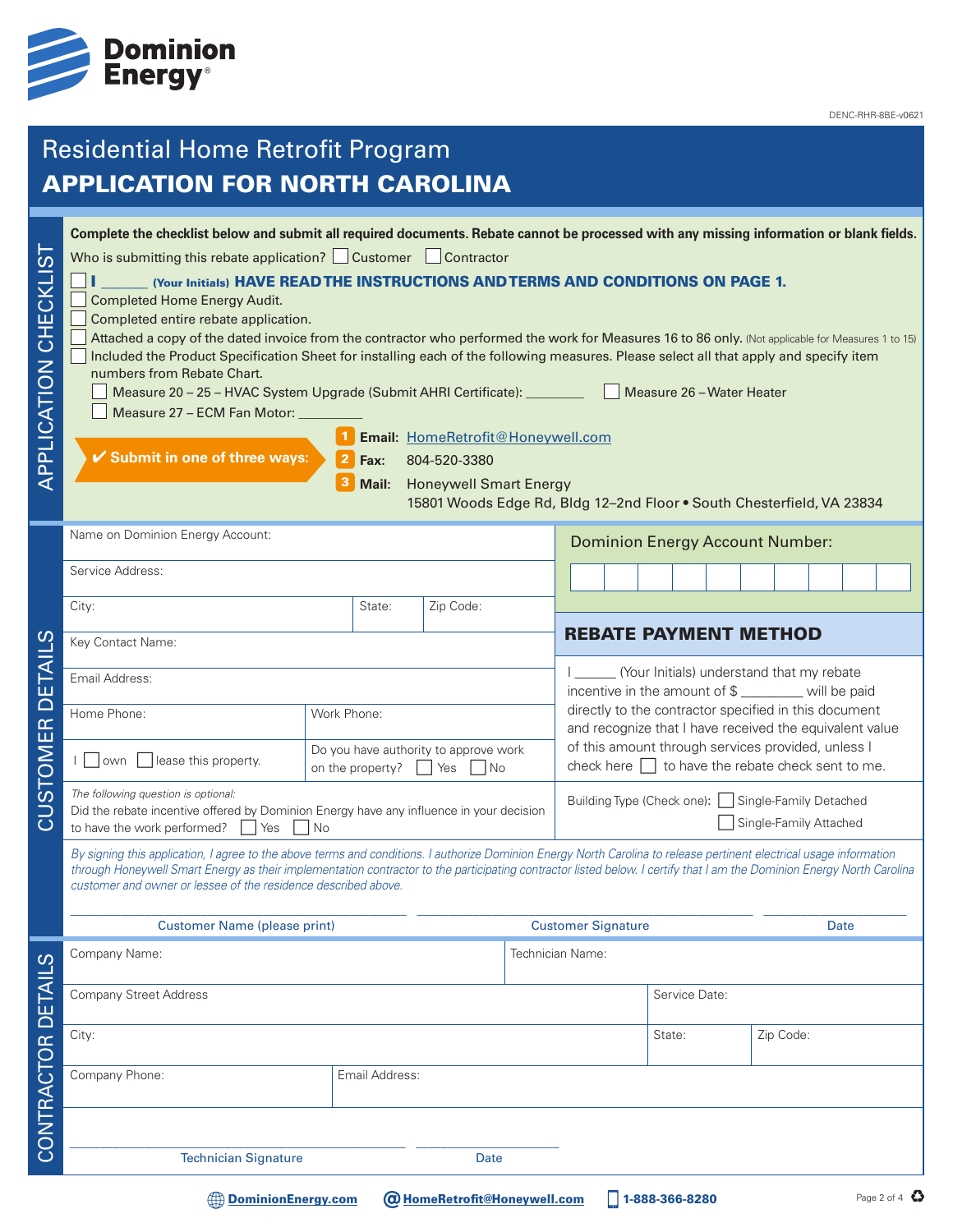

| <b>Dominion Energy Account Number:</b> |  |  |  |
|----------------------------------------|--|--|--|
|----------------------------------------|--|--|--|



DENC-RHR-8BE-v0621

# Building Envelope

| Rebate cannot be processed with any missing information.                                                                                                                                                                                                                                                          |  |  |  |  |  |  |
|-------------------------------------------------------------------------------------------------------------------------------------------------------------------------------------------------------------------------------------------------------------------------------------------------------------------|--|--|--|--|--|--|
| Rebate Item # per Measure Chart:                                                                                                                                                                                                                                                                                  |  |  |  |  |  |  |
| AIR SEALING (Measures 33-44)                                                                                                                                                                                                                                                                                      |  |  |  |  |  |  |
| Cooling System Type:<br>Central A/C<br>Packaged System A/C<br>Heat Pump: Air Source<br>Heat Pump: Water Source<br>Window Unit A/C<br>None<br>Heat Pump: Geothermal, Open Loop (rare)<br>Heat Pump: Geothermal, Closed Loop<br>Heat Pump: Ductless Mini Split                                                      |  |  |  |  |  |  |
| Heating System Type:<br>Heat Pump: Air Source<br>Heat Pump: Water Source<br>Heat Pump: Geothermal, Open Loop (rare)<br>Heat Pump: Ductless Mini Split<br><b>Electrical Resistance Heat</b><br>Heat Pump: Geothermal, Closed Loop<br>Non-Electric<br>None                                                          |  |  |  |  |  |  |
| <b>Home's Calculated MVR:</b><br><b>CFM Reduction:</b><br>20-30% or 2000 to 3000CFM = Moderate<br>$>30\%$ or 3000CFM = Extensive<br><20% or <2000CFM = $Limited$                                                                                                                                                  |  |  |  |  |  |  |
| <b>CFM 50 Envelope Only Pre-Installation</b> (CFM25 fields are only required when<br><b>CFM 50 Envelope Only Post-Installation</b> (CFM25 fields are only required when<br>Duct-Testing-Method does NOT = Modified Blower Door Subtraction):<br>Duct-Testing-Method does NOT = Modified Blower Door Subtraction): |  |  |  |  |  |  |
| No. of Floors:<br>Hours Involved:<br>Primary Heating Fuel:<br>Conditioned Space (Sq Ft):<br>Non-Electric<br>Electric                                                                                                                                                                                              |  |  |  |  |  |  |
| Reason for Work Done:<br>Retrofit New Install<br>Retrofit Early Replacement<br>New Construction<br>Retrofit Replace Broken                                                                                                                                                                                        |  |  |  |  |  |  |
| <b>ATTIC INSULATION (Measures 51-74)</b>                                                                                                                                                                                                                                                                          |  |  |  |  |  |  |
| Rebate only applicable to added insulation up to a total of R-38, and the subtraction of existing insulation R-value.                                                                                                                                                                                             |  |  |  |  |  |  |
| Rebate Item # per Measure Chart:                                                                                                                                                                                                                                                                                  |  |  |  |  |  |  |
| Area free of moisture issues?<br>No<br>Yes                                                                                                                                                                                                                                                                        |  |  |  |  |  |  |
| Total Area of New Attic Insulation (Sq Ft):                                                                                                                                                                                                                                                                       |  |  |  |  |  |  |
| New Installed Insulation R-Value per chart:<br>R <sub>19</sub><br>R24<br><b>R38</b><br>R30                                                                                                                                                                                                                        |  |  |  |  |  |  |
| New Insulation Thickness (Inches):<br>New Insulation Type:<br>Dense Pack<br><b>Blown Fiberglass</b><br><b>Blown Cellulose</b>                                                                                                                                                                                     |  |  |  |  |  |  |
| Cooling System Type:<br>Central A/C<br>Heat Pump: Water Source<br>Packaged System A/C<br>Window Unit A/C<br>Heat Pump: Air Source<br>Heat Pump: Geothermal, Open Loop (rare)<br>None<br>Heat Pump: Geothermal, Closed Loop<br>Heat Pump: Ductless Mini Split                                                      |  |  |  |  |  |  |
| Heating System Type:<br>Heat Pump: Air Source<br>Heat Pump: Water Source<br>Heat Pump: Geothermal, Open Loop (rare)<br>Heat Pump: Geothermal, Closed Loop<br>Heat Pump: Ductless Mini Split<br><b>Electrical Resistance Heat</b><br>Non-Electric<br>None                                                          |  |  |  |  |  |  |
| Old Insulation Type:<br><b>Blown Fiberglass</b><br><b>Blown Cellulose</b><br>Loose Fill Rock Wool<br>Fiberglass Batt<br>Rock Wool Batt<br>Denim Batt<br>None                                                                                                                                                      |  |  |  |  |  |  |
| Old Insulation Thickness (Inches):<br>No. of Floors:<br>Primary Heating Fuel:<br>Conditioned Space (Sq Ft):<br>Electric<br>Non-Electric                                                                                                                                                                           |  |  |  |  |  |  |
| Above Sheathing Ventilation:<br>Access Panels Insulated to R19:<br>No<br>No<br>Yes<br>Yes                                                                                                                                                                                                                         |  |  |  |  |  |  |
| Reason for Work Done:<br>New Construction<br>Retrofit New Install<br>Retrofit Replace Broken<br>Retrofit Early Replacement                                                                                                                                                                                        |  |  |  |  |  |  |